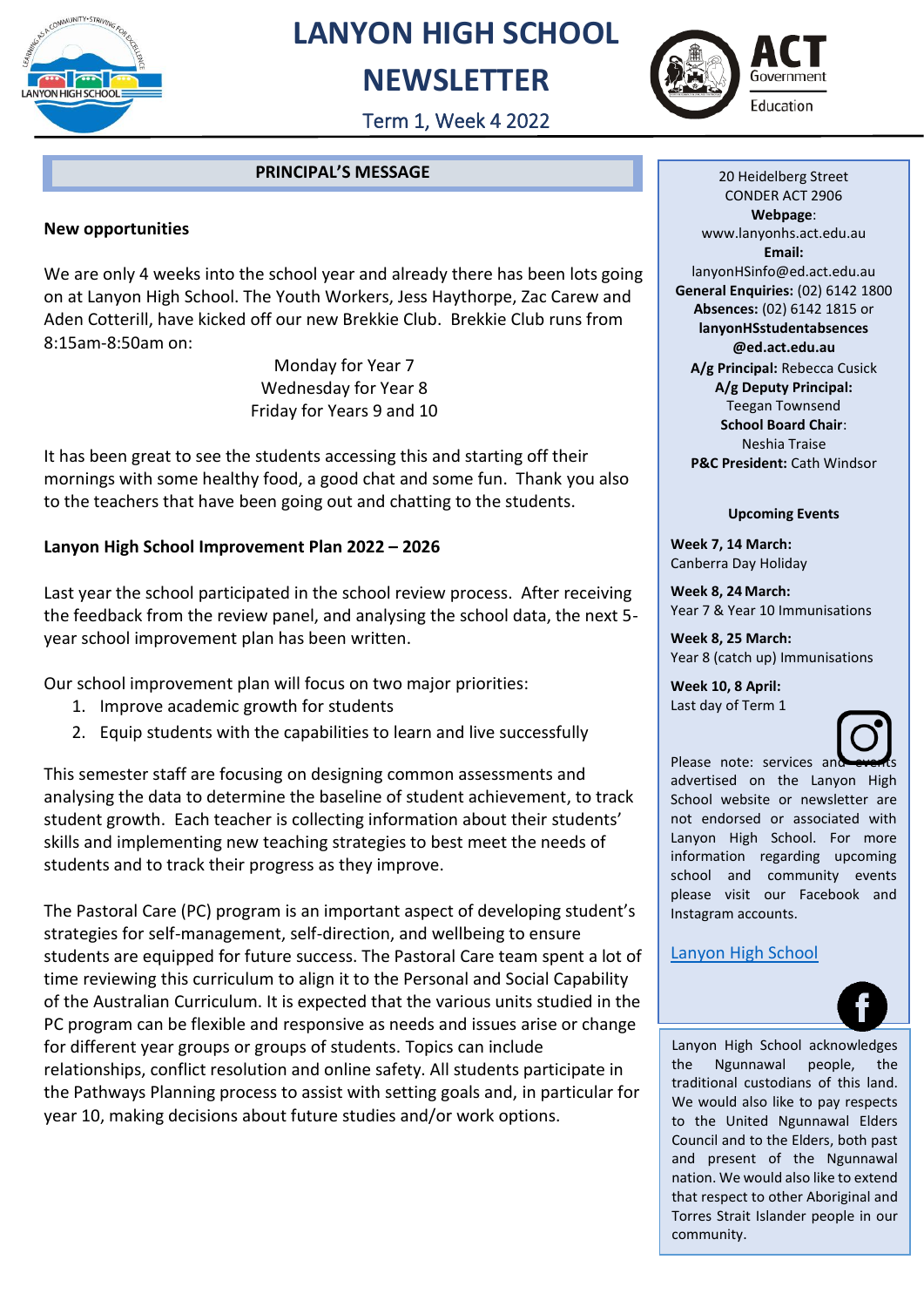The curriculum documents for each subject area, including the PC program, should be on the school's website by the end of week 5. These documents provide a broad overview of the topics and skills being explore. They also list the major assessment tasks for each topic. It's important to keep in mind that teachers are collecting continuous evidence of learning in a variety of different forms. [http://www.lanyonhs.act.edu.au/Curriculum/curriculum\\_documents](http://www.lanyonhs.act.edu.au/Curriculum/curriculum_documents)

Rebecca Cusick A/g Principal



#### **MASK REQUIREMENTS**

#### **Mask rules remain in schools**

The mask rules for ACT schools and early childhood settings have not changed. Face masks must continue to be worn by staff and visitors in all indoor spaces at school and early childhood education and care settings.

Students in years 7 to 12 are also required to wear a face mask while in an indoor space at school.

The wearing of masks for primary school students is at the discretion of the student and their parents/carers but is not recommended for children in ECECs, or preschool to year 2.

The measures we have in place, including mask-wearing, are helping to limit the impact of COVID-19 and ensure continuity of learning for our students.

# **IMMUNISATION** A reminder that year 8 catch up immunisations are on Friday 25<sup>th</sup> of March 2022. **Year 7 & Year 10** Year 8 (catch up) Immunisations **Immunisations** Friday 25 March 2022 **Thursday 24th March 2022**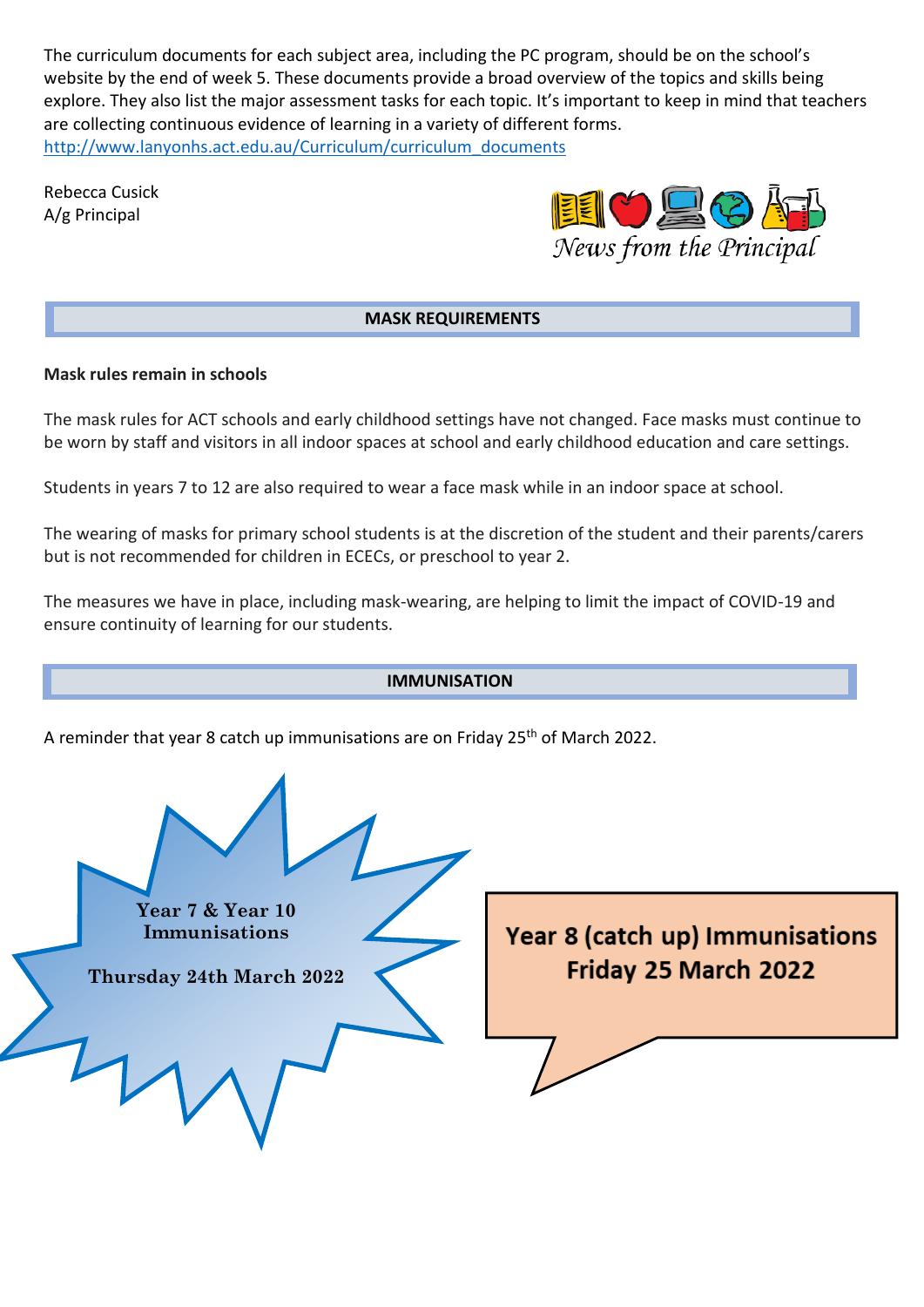#### **IMMUNISATION**

#### **COVID-19 vaccine boosters for people 16-17 years of age – message for school newsletters and socials**

People aged 16 to 17 years of age, who had their second dose of a COVID-19 vaccine three months ago, can now book to get their booster. A booster dose will give more protection against falling seriously ill from COVID-19. Bookings are available at:

- ACT Government COVID-19 vaccination clinics (AIS Arena, Canberra Airport or Access and Sensory clinics) by calling the ACT COVID-19 vaccination booking line on 02 5124 7700, 7:00 am to 7:00 pm daily, or go online to [MyDHR](http://www.mydhr.act.gov.au/)
- participating GPs or pharmacies using the [vaccine clinic finder.](https://covid-vaccine.healthdirect.gov.au/booking/)

There are lots of bookings available, so there's no reason to wait! Booster doses are recommended for people who have had COVID-19 in the past. The vaccination can be given any time after recovery from COVID and release from isolation. Talk to a GP or health care provider after you have recovered from COVID-19 for advice on the best timing for vaccination. For more information go to [COVID-19 vaccine booster doses and third](http://www.covid19.act.gov.au/vaccinebooster)  [doses.](http://www.covid19.act.gov.au/vaccinebooster)



#### **BREKKY CLUB HAS STARTED!**

Brekky Club started last week!  $\Box$ 

Students can pop down to the Enrichment Centre on a Monday (Year 7s), Wednesday (Year 8s), and a Friday (Year 9s and 10s), where Youth Workers will be there from 8:15am to provide some free food, such as toast, up-n-goes, fruit, and cereal etc.

So far, Brekky Club has been a huge success!



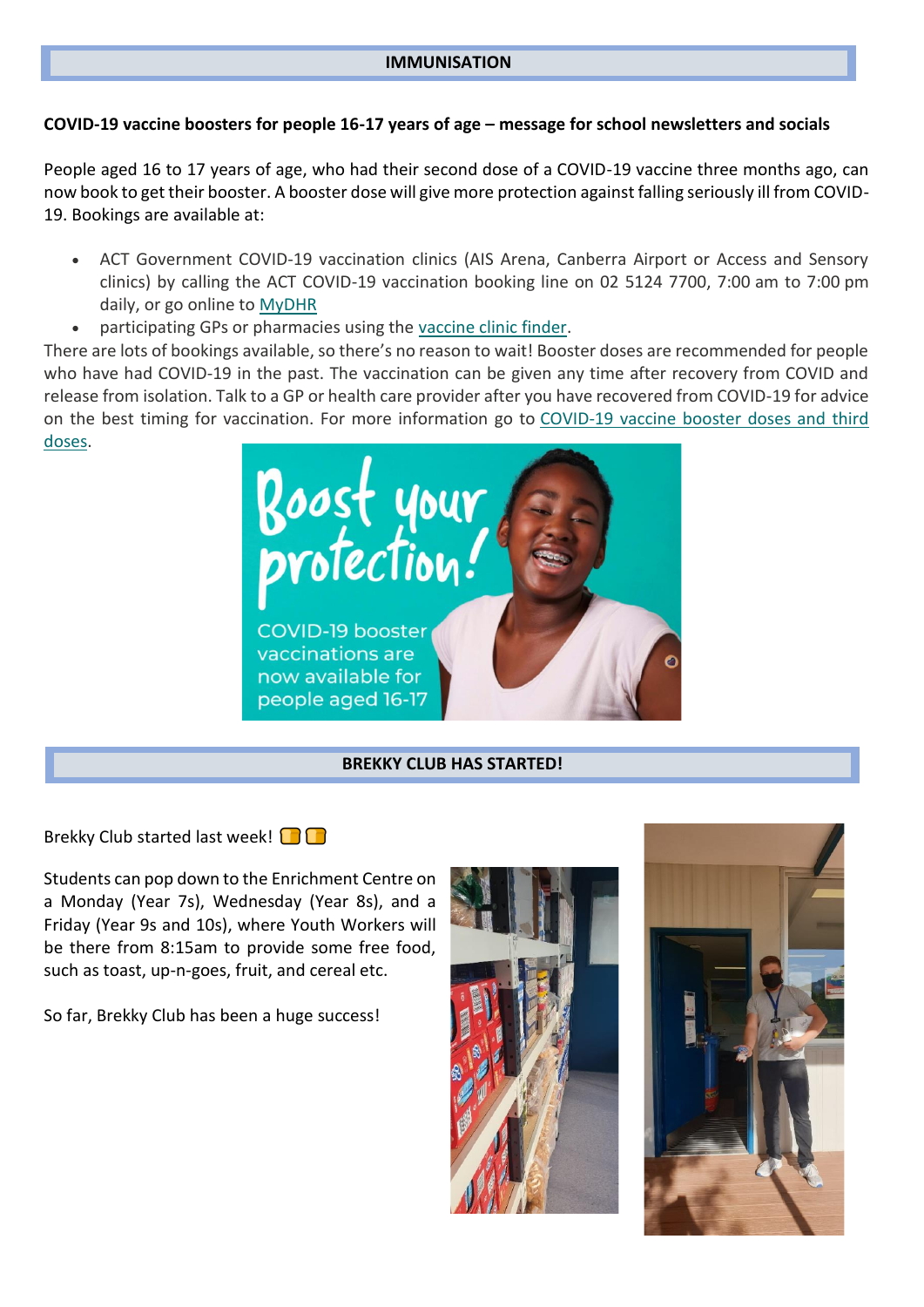#### **TIMETABLE CHANGE**

This week we surveyed students on suggestions to improve our playground times and locations. We thank all students who provided feedback. On Monday we will move ahead with the proposed timetable change where all students will now be on break at the same time but still in designated cohorts. We will still need to designate areas for these cohorts, and we have tried to evenly distribute the time amongst the courts/oval. All students will still be able to access the canteen in Breaks 1 and 2 but will need to line up in their year group lines where the teacher directs. With these changes we will be able to re-introduce bells to help students get to class on time and minimise disruptions in the corridor. A huge thank you to all staff for their flexibility to make the students suggestions possible.

Posters will be displayed to help remind students on their break location.

The new timetable will be:

|                            | Mon            | <b>Tues</b> | Wed            | <b>Thurs</b>   | Fri |  |  |  |
|----------------------------|----------------|-------------|----------------|----------------|-----|--|--|--|
| 9:00<br>9:30am             | PC             | 3           | $\overline{4}$ | $\overline{2}$ | 5   |  |  |  |
| 9:30am-<br>10:00am         | Break 1        |             |                |                |     |  |  |  |
| 10:00am-<br>11:00am        |                | 3           | $\overline{4}$ | $\overline{2}$ | 5   |  |  |  |
| 11:00<br>11:30             |                | 6           | 5              | 3              | 7   |  |  |  |
| 11:30am-<br>12:00pm        | Break 2        |             |                |                |     |  |  |  |
| 12:00pm-<br>$1:00$ pm      | 1              | 6           | 5              | 3              | 7   |  |  |  |
| 1:00<br>1:30 <sub>pm</sub> | $\overline{2}$ | 7           |                | 6              | 4   |  |  |  |
| 1:30pm-<br>2:00pm          | Break 3        |             |                |                |     |  |  |  |
| 2:00pm-<br>3:00pm          | $\overline{2}$ | 7           |                | 6              | 4   |  |  |  |

|                     |           | Monday              | Tuesday             | Wednesday           | Thursday            | Friday              |
|---------------------|-----------|---------------------|---------------------|---------------------|---------------------|---------------------|
| Break 1             | 7<br>Year | Marketplace         | Marketplace         | Marketplace         | Marketplace         | Marketplace         |
| 9:30am-             | and 8     | <b>Inside Gates</b> | <b>Inside Gates</b> | <b>Inside Gates</b> | <b>Inside Gates</b> | <b>Inside Gates</b> |
| 10:00am             | 9<br>Year | Courtyard           | Courtyard           | Courtyard           | Courtyard           | Courtyard           |
|                     | and $10$  | <b>Courts</b>       | <b>Courts</b>       | <b>Courts</b>       | <b>Courts</b>       | <b>Courts</b>       |
|                     |           | Oval                | Oval                | Oval                | Oval                | Oval                |
| Break 2             | 7<br>Year | Courtyard           | Courtyard           | Courtyard           | Courtyard           | Courtyard           |
| 11:30am-            | and 8     | <b>Courts</b>       | <b>Courts</b>       | <b>Courts</b>       | <b>Courts</b>       | <b>Courts</b>       |
| 12:30pm             |           | Oval                | Oval                | Oval                | Oval                | Oval                |
|                     | 9<br>Year | Marketplace         | Marketplace         | Marketplace         | Marketplace         | Marketplace         |
|                     | and $10$  | <b>Inside Gates</b> | <b>Inside Gates</b> | <b>Inside Gates</b> | <b>Inside Gates</b> | <b>Inside Gates</b> |
| Break 3             | 7<br>Year | Courtyard           | Marketplace         | Courtyard           | Marketplace         | Courtyard           |
| 1:30 <sub>pm</sub>  | and 8     | <b>Courts</b>       | <b>Inside Gates</b> | <b>Courts</b>       | <b>Inside Gates</b> | <b>Courts</b>       |
| 2:00 <sub>p</sub> m |           | Oval                |                     | Oval                |                     | Oval                |
|                     | 9<br>Year | Marketplace         | Courtyard           | Marketplace         | Courtyard           | Marketplace         |
|                     | and $10$  | <b>Inside Gates</b> | <b>Courts</b>       | <b>Inside Gates</b> | <b>Courts</b>       | <b>Inside Gates</b> |
|                     |           |                     | Oval                |                     | Oval                |                     |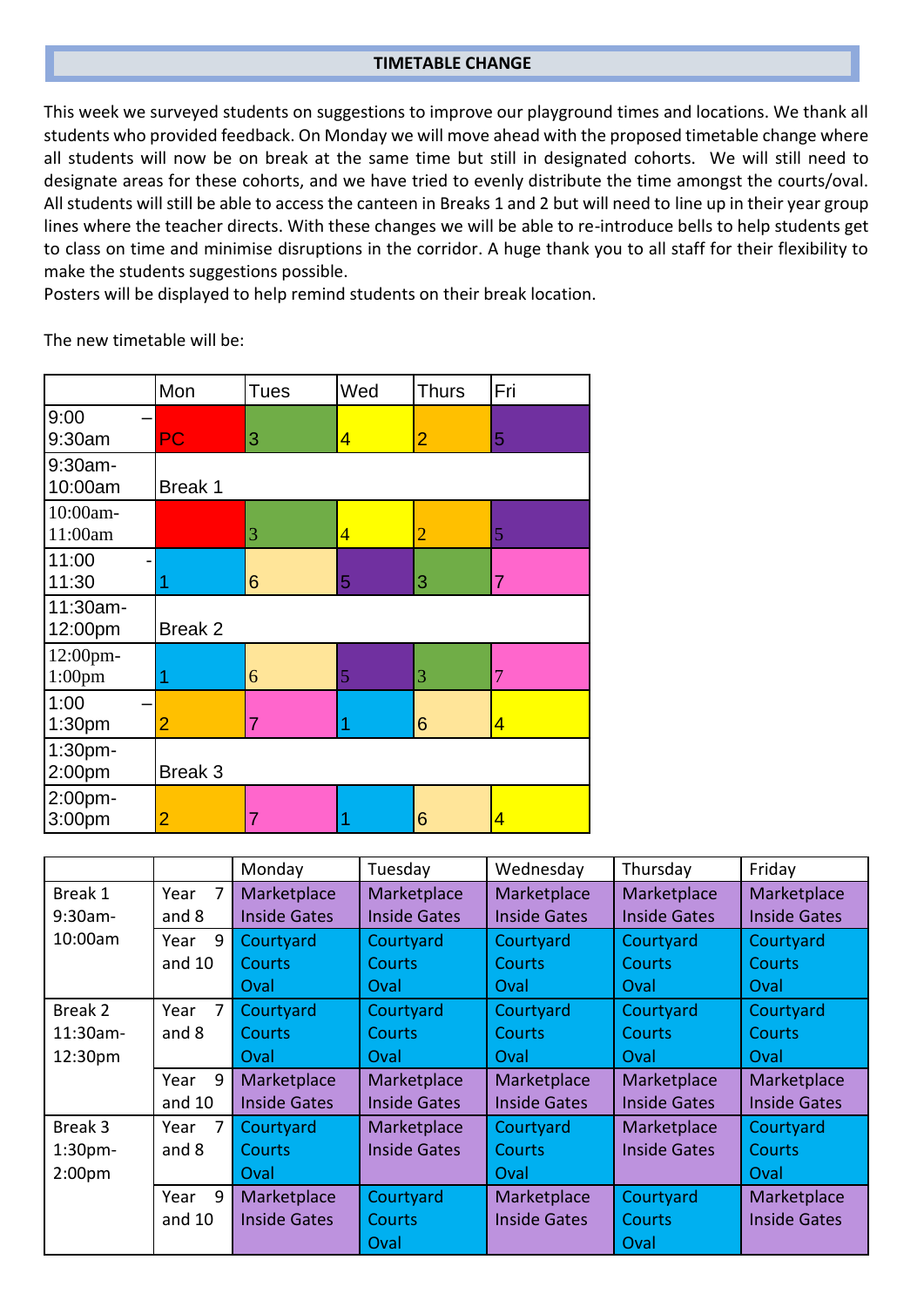#### **LSU**

Students in the junior LSU science program are investigating how to make a house more energy efficient. This has led to experiments to produce data on topics such as heat and colour, properties of light and methods of renewable energy generation. They are continuing to propose new questions to investigate as well as improve their ability to design and conduct experiments, record, and analyse data.

Students in the senior LSU science program have begun a unit focused on 'The human impact on the Environment'. They have undertaken practical investigations including, cleaning up an oil spill, testing the water quality of local water and a rubbish audit around the school. Students have been improving their science enquiry skills as well as identifying ways in which they can help reduce the negative impact of humans on the environment.



#### **Year 7**

In Year 7, we have had creative and enthusiastic minds, exploring the topic of pure and mixed substances. We used several Indigenous separation techniques such as, hand picking and a modified form of winnowing, to separate a mixture. The students have been incorporating and investigating the new world of scientific language with great success and learning many new scientific words. They also learned how to safely use a Bunsen Burner and were awarded their licence once they demonstrated the skill.

#### **Year 8**

It's all about rocks! Year 8 students have been exploring the Earth from the very centre to the external layer (the crust). They have discovered that rocks are being continuously changed, from one type to another, as described by the Rock Cycle. They have become quite familiar with granite and basalt and are now using diagnostic properties to identify any type of rock. The images show students modelling the Rock Cycle using crayons, and one of the 'crayon rocks' they created.

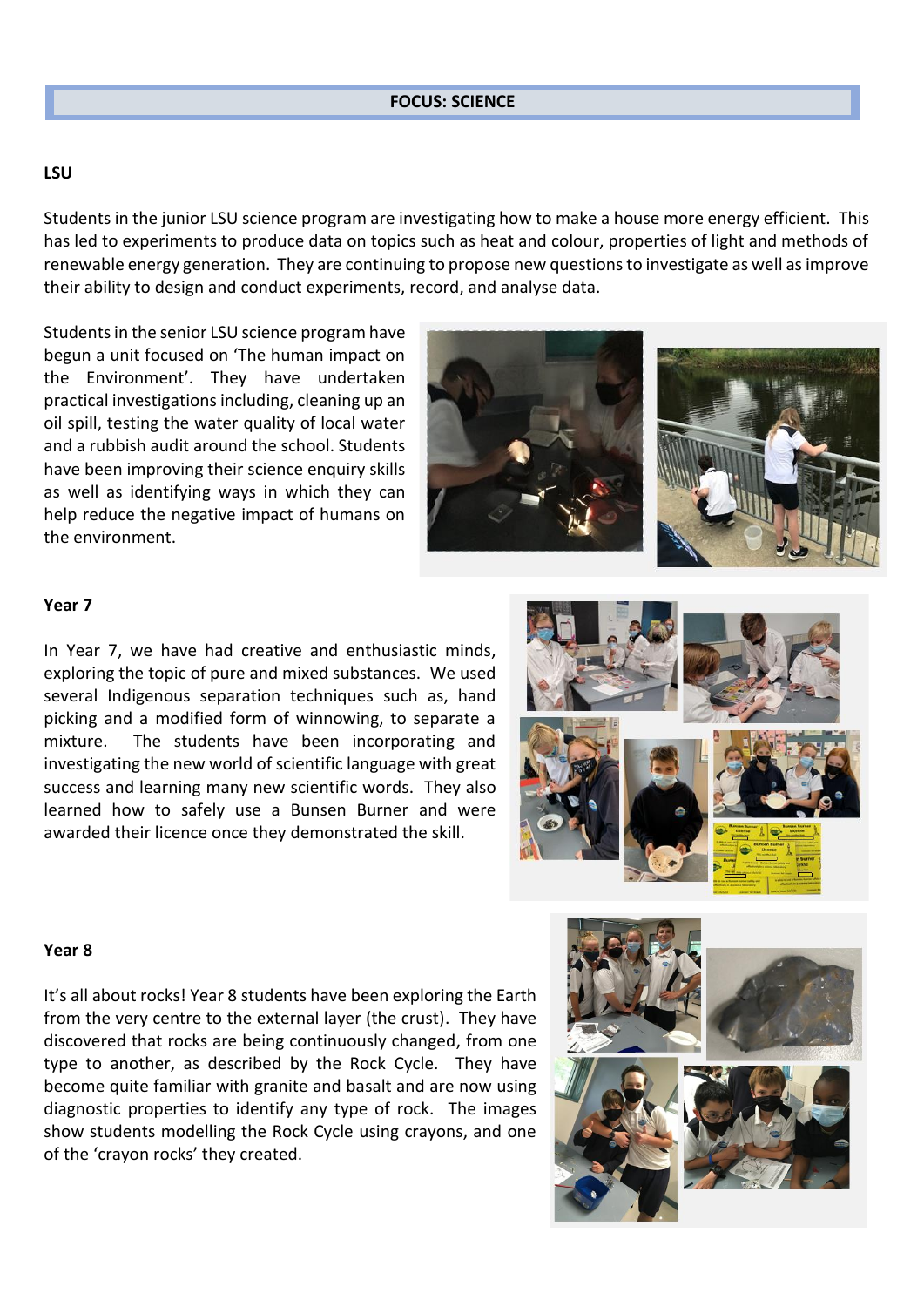#### **FOCUS: SCIENCE**

#### **Year 9**

Year 9 students can tell you why your cup gets warm after you pour hot water into it to make a cuppa: it's all about kinetic energy! Take the average and you have temperature, consider the total and you have heat. Using the Particle Model, they can explain why heat travels from a warm substance to a cold one. The students also had the opportunity to compare conductors and insulators, as well as determining the heat conductivity of four different metals, while learning that patience and good observation skills are very important when conducting experiments.



#### **Year 10**

What's the matter? Only everything that has mass and takes up space! Year 10 students have *reacted* well to the start of our Chemistry unit, where they investigate the iconic Periodic Table of the Elements and learn why it's still one of the most useful *products* of modern science. Pictured here are students burning off metallic solutions to determine what ionic compounds they hold- the same exciting science behind fireworks. Look out Katy Perry!



#### **CHIEF MINISTER'S READING CHALLENGE**

#### **Chief Minister's Reading Challenge 2022**

#### **Challenge Dates: 14th Feb 2021 –19th August 2022**

Every year, tens of thousands of students across the ACT participate in the Chief Minister's Reading Challenge. The hope for the challenge is that every young person in the ACT can discover the joy that reading brings. Once you discover this joy, a whole world of adventures awaits you, and the knowledge you can attain is limitless.

You need to read 15 books; however, you have two ways to be involved in the challenge.

1. **The Traditional** - Students can make their own book choices, including novels, non-fiction, poetry, books in a language other than English or audio books.